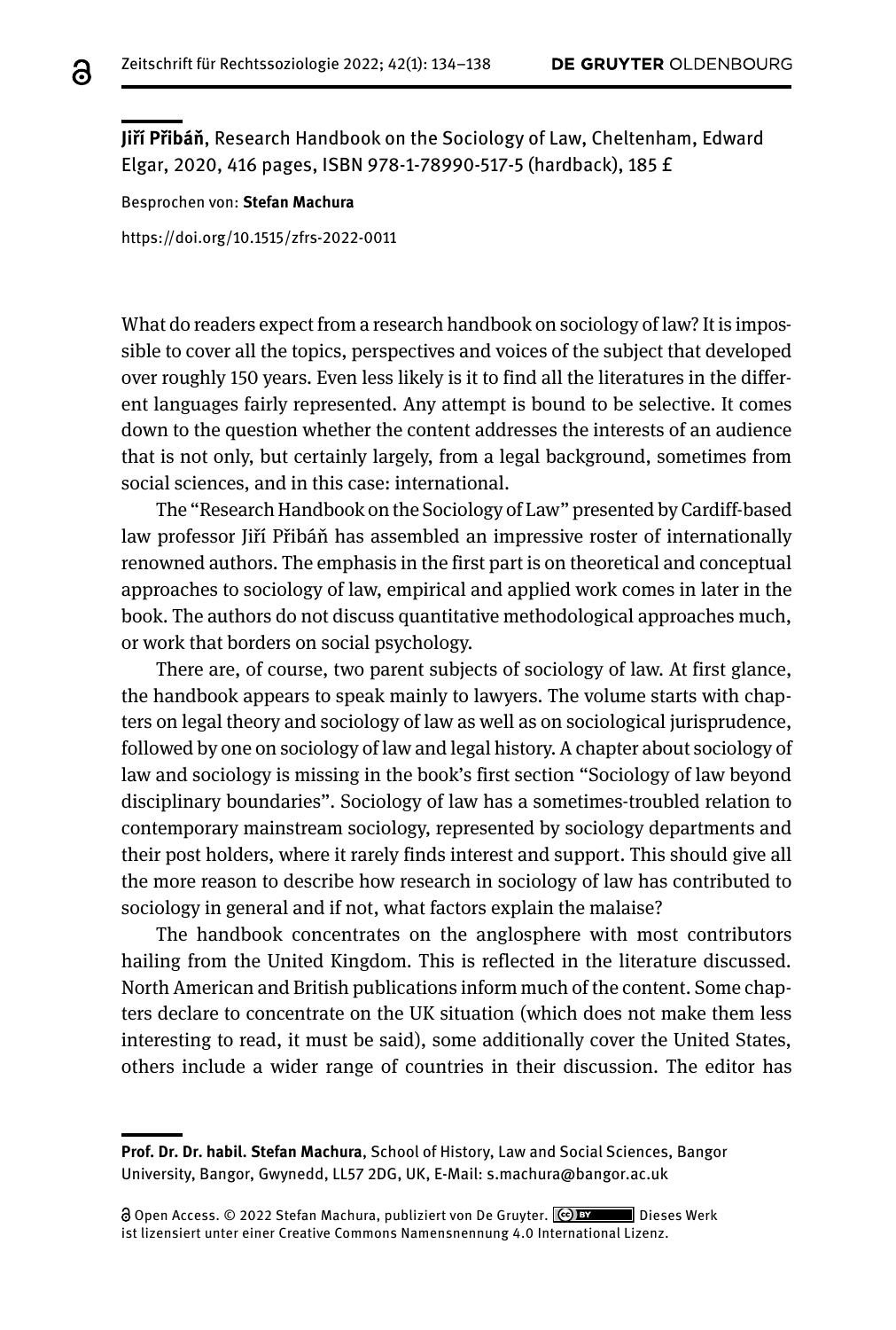announced that a second volume is in preparation, which will be more global in its coverage and authorship.<sup>1</sup>

Jiří Přibáň in his introduction points out that he does not want to double information covered in other handbooks on topics "such as race, gender, class, and social and criminal justice and injustices" (1). With this volume, he strives to capture the "uniqueness" of sociology of law as well as its "commonalities with other social and legal sciences" (2). Beyond its "canonical knowledge and concepts" the book aims at showing "ways of moving beyond them" (2).

The first of three sections tells readers about sociology of law "beyond disciplinary boundaries". Discussed are relations to legal theory, jurisprudence, legal history, legal anthropology, ethnography, economy, science, and "studies in regulation". What is missing, apart from a look at sociology, and not really replaced by the chapter "Sociology of regulation", is a discussion of the relation between sociology of law and political science, as well as administrative science. Socio-legal thought in and profiting from (social) psychology might have also merited treatment.

The first section opens with a contribution entitled "Legal theory and sociology of law" by Joxeramon Bengoetxea who advocates an "institutional theory of law" as the "conceptual starting point" for sociology of law (7). In Roger Cotterell's chapter "Sociological jurisprudence: Tradition and prospects" a critique of the work of Roscoe Pound takes a prominent place. Cotterell calls for sociological jurisprudence to "provide theoretical critical resources for jurists interpreting law for a changing world" (29).

Ethnographic approaches are highly valued by socio-legal scholars, certainly in the UK. Anne Griffith describes ethnography as differing according to "the discipline with which it is associated" (54). She emphasizes that the object of ethnographic study is not "pre-determined" (63): "…what is presented as a seamless account in the ethnographic present, in fact represents a selective rendering of events and analysis where the power of representation lies with the researcher" (60). The outcome of ethnographic research then appears as not less constructed as quantitative, statistical analyses, only in a different way.

Iagê Miola and Sol Picciotto drafted the chapter on sociology of law and economics, heavily drawing on Marx and Weber, with some Bourdieu, as well as on contemporary voices from mainly the English language literature. Markus Lederer ("market creation by regulation") and Gunther Teubner ("regulatory trilemma") are the more recent German authors quoted. The contribution of law to the devel-

**<sup>1</sup>** Jiří Přibáň, online presentation "How to Handbook the Sociology of Law", organized by the Oñati Community on 20th December 2021.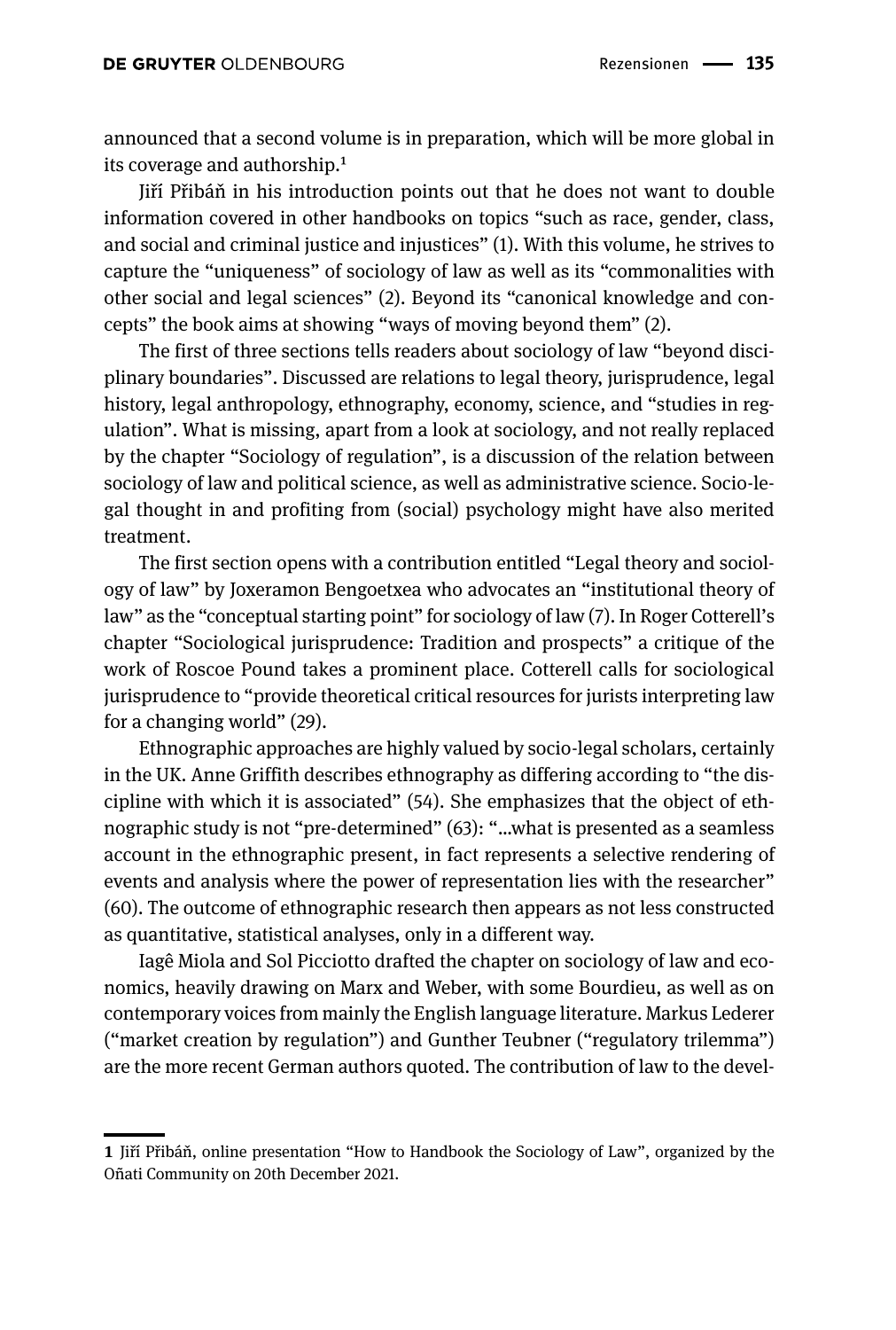opment of capitalism and of the latter in relation to the development of the former, are the research focus advocated by Miola and Picciotto. The reviewer found the articles by Griffiths and Miola/Picciotto particularly informative and would recommend them to a wider readership beyond students of sociology of law.

The book's second section announces to deal with "The sociological concept of law and legal system". Here, one cannot fail to observe that the first three topics are connected. The editor himself discusses the rule of law. According to Přibáň, the rule of law "operates as an efficient tool legitimizing power and the primary public good experienced as cultural tradition and moral value itself" (121). Marc Hertogh has penned a very readable chapter on the "living law" which discusses Ehrlich's work and the manifold responses it received. Famously, Eugen Ehrlich has got himself into trouble with how he attempted to distinguish law from morality and decency. He differentiated them by the strength of the emotional reaction to offending. But, as Hertogh rightly notes (132), Ehrlich's "suggestion that people's feelings and emotions are an important indicator of the social significance of law and legal institutions has found strong empirical support in recent legal consciousness research." Drawing on a wide array of international literature and his own studies, David Nelken discusses the "Sociology of legal culture". The discussion in this chapter relates to content in the two preceding ones. Lawrence Friedman's investigations of legal culture are a main reference point for Nelken. Having looked at different uses of the concept of legal culture, Nelken (143) suggests that "it might be better to reserve the term legal culture for descriptive/explanatory purposes, and the 'culture of legality' for normative and evaluative ones." He finishes with the view that, as some suggested, using the alternative term "legal consciousness", would come close to reinventing the concept of legal culture (145).

Along the axis of Parsons, Habermas, Luhmann and "Complexity Theory", Richard Nobles and David Schiff discuss the "Sociology of the legal system", expressing a preference for Luhmann's approach. In the following chapter "Sociology of legal consciousness and hegemony", Patricia Ewick and Susan Silbey provide an overview of mainly their own work which identifies "legal consciousness" as "an analytically constructed model of circulating tropes, schemas and narratives" (168). This is in marked contrast to the predominant use of "Rechtsbewußtsein" in Germany which focuses on individual awareness of law and its correct use. Ewick and Silbey tend to view law's structure as "what constraints legal action" (166) and largely neglect the enabling function of law in their concept. Pierre Guibentif corrects this one-sided account in his chapter on "Sociology of legal subjectivity". Here, he notes that the use of individual rights and its functions for modern societies still tends to be "insufficiently analysed" (181).

"Sociology of legal temporalities" reads the title of a chapter by Lyna Francot. She emphasizes that modern law has its "Eigenzeit" (190). The "Sociology of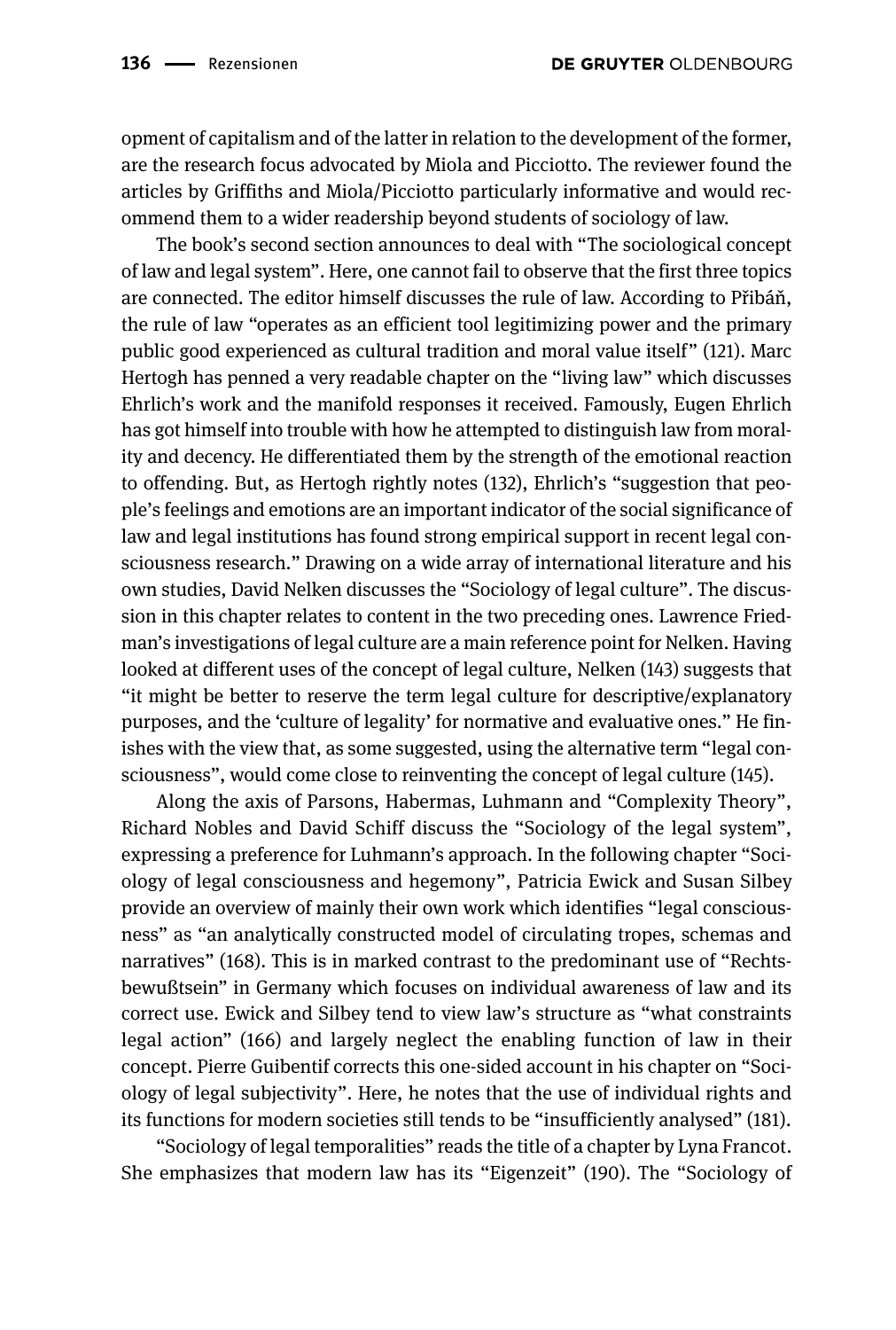legal images" by Linda Mulcahy and "The sociology of legal professions" by Lisa Webley conclude the volumes' second part. Mulcahy makes a strong argument for the inclusion of visual methods and for the significance of visual phenomena for a sociology of law. The volume's editor, by the way, has chosen a particularly striking cover picture, "Justice" by Tomáš Cisařovský which responds to the Czech's feelings about law after the 1989 revolution (5). Based on a discussion of mainly the situation in the UK, Webley (223) arrives at the conclusion that social background still influences lawyer's careers, a fact that she emphasizes raises fundamental sociological questions.

The third part turns to a "Sociology of legal disciplines". Back-to-back, Paul Blokker and Chris Thornhill are writing about, respectively, "Sociology of constitutional law and politics" and "Sociology of transnational constitutions". As the content of both articles overlaps, the reader has an opportunity to compare the two; both are drawing on sociological theory, Thornhill a bit more than Blokker. Thornhill (254) emphasizes that constitutional democracy today has to be understood as a thicket of interactions between citizens and national political institutions, as well as "transnational norm providers".

"Sociology of contract and property law" are discussed by Sarah E. Hamill but limited to the common law concepts. This is followed by the chapter "Property as socio-legal institution, practice, object, idea". Here, Antonia Layard focuses on the influences of governance regimes on property and also mentions feelings of ownership without formal property rights (276). Mavis Maclean writes about "Sociolegal research in family law: international perspectives within the policy landscape". She appreciates the cooperation between sociologists and lawyers (286). The main part shows the ebb and flow of different themes as reflected in sustained research, truly international and comparative in scope, within the framework of the Research Committee on Sociology of Law.

The "Sociology of law and religion" chapter by Russell Sandberg sets out arguing that law and religion attracted wider interest after 9/11 and the ensuing controverses and legislative efforts. As not unfamiliar from other academic areas, Sandberg discusses issues of cooperation between scholars coming from religion, law and sociology. A range of socio-legal scholarship and key sociological thinkers such as Durkheim and Parsons, are employed by Atina Krajewska in "Sociology of health law". The findings suggest that health law is best described – not withstanding other effects – as a factor leading to wider social inclusion (315). In "Sociology of deviance and criminal law", Sharyn Roach Anlieu demonstrates the analytical value of the concept of deviance in explaining processes of exclusion.

Readers interested in the factors influencing the development of British housing law find a description in the chapter "Sociology of housing law" by Dave Cowan and Sally Wheeler. But it also provides a case study on the contribution